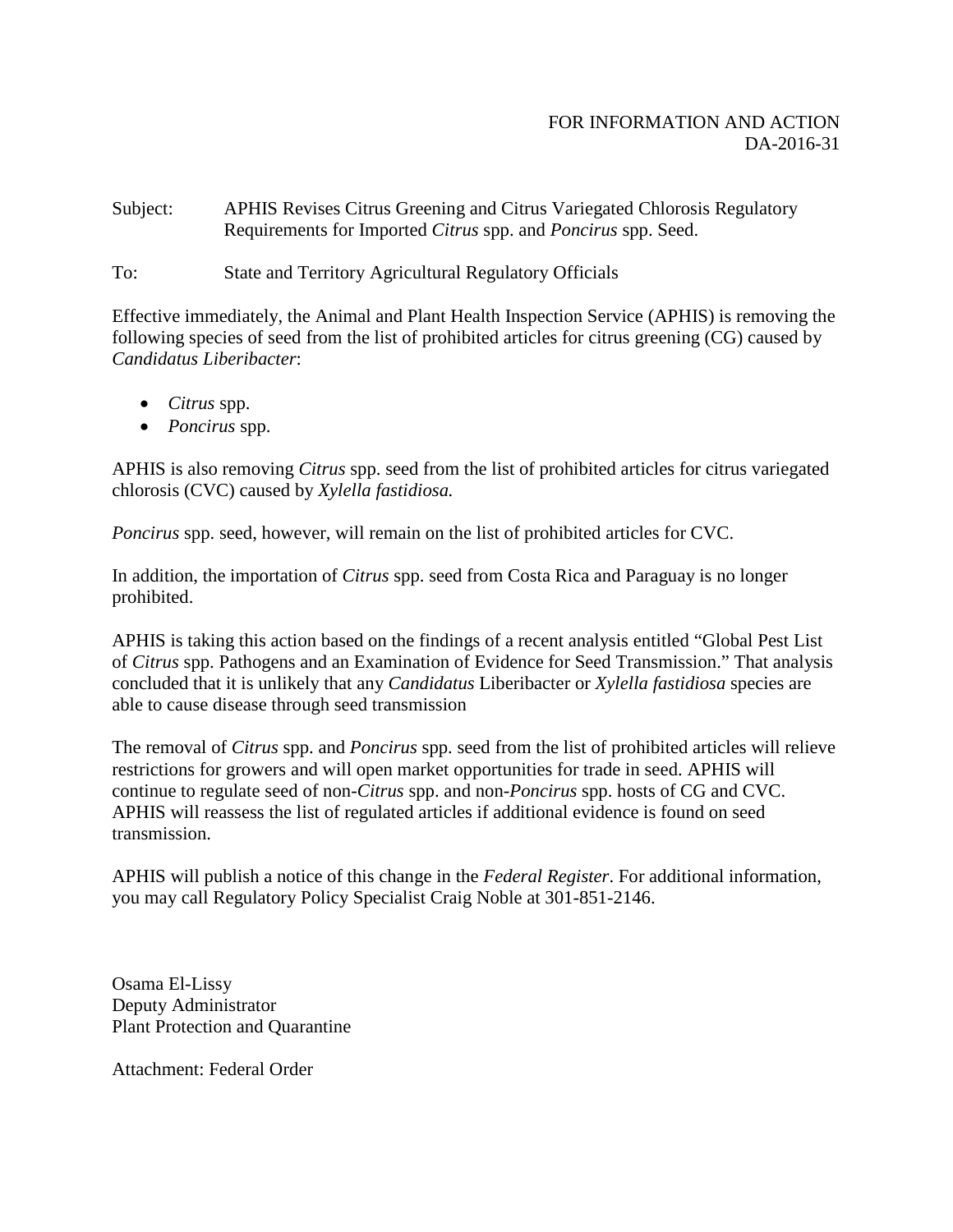## FEDERAL ORDER

## Citrus Greening and Citrus Variegated Chlorosis Regulatory Requirements for Imported Seed

## DA-2016-31

Effective immediately, this import Federal Order removes the following species of seed from the list of prohibited articles for citrus greening (CG) caused by *Candidatus Liberibacter*:

- *Citrus* spp.
- *Poncirus* spp.

*Citrus* spp. seed is also removed from the list of prohibited articles for citrus variegated chlorosis (CVC) caused by *Xylella fastidiosa*

*Poncirus* spp. seed, however, remains on the list of prohibited articles for CVC.

In addition, the importation of *Citrus* spp. seed from Costa Rica and Paraguay is no longer prohibited.

This Federal Order is issued in accordance with the regulatory authority provided by the Plant Protection Act of June 20, 2000, as amended, Section 412(a), 7 U.S.C. 7712(a). The Act authorizes the Secretary of Agriculture to prohibit or restrict the movement in interstate commerce of any plant, plant part, or article if the Secretary determines the prohibition or restriction is necessary to prevent the dissemination of a plant pest within the United States. This Federal Order is also issued pursuant to the regulations promulgated under the Plant Protection Act and found in the *Code of Federal Regulations* at 7 CFR 301.76. The regulations designate certain articles, including seed, as regulated articles.

APHIS established the current CG and CVC regulations in an interim rule effective and published in the *Federal Register* on April 6, 2010 (75 FR 17289-17294, Docket No. APHIS-2008-0052). At that time, seed of select species was determined to be a host of CG and CVC. APHIS based this determination on scientific evidence that a small percentage of seedlings from the seed of CG and CVC-infected plants tested positive for the bacterium.

Since 2010, APHIS received several requests to re-evaluate its policy on seed as a pathway for the spread of CG and CVC. The removal of seed from the list of prohibited articles will relieve restrictions for growers and will open market opportunities for trade in seed.

To respond to these requests, APHIS published an analysis entitled "Global Pest List of *Citrus* spp. Pathogens and an Examination of Evidence for Seed Transmission" and an additional supplement to the global pest list of *Citrus* spp. detailing *Poncirus* spp. and its hybrids. As detailed in the analysis, research results found that *Candidatus Liberibacter* (CG) and *Xylella*